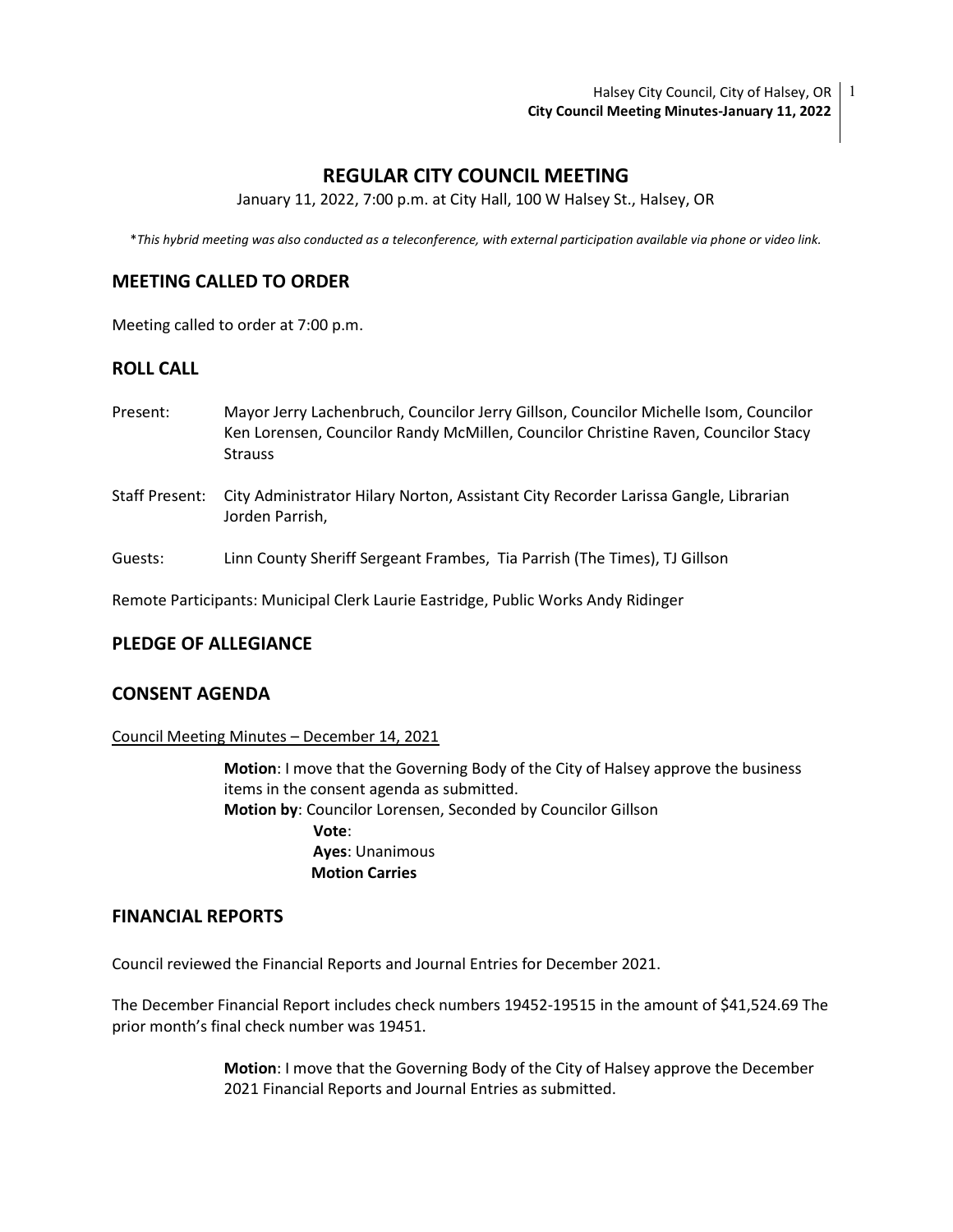Motion by: Councilor Gillson, Seconded by Councilor Lorensen Vote: Ayes: Unanimous Motion Carries

# **DELEGATIONS**

Linn County Sheriff's Department – Sergeant Frambes

Halsey contracts for 72 hours, and in December 92.25 hours were logged. There were raffic Citations, 17 Traffic Warnings, 1 Adult arrest and 57 Complaints/Incidents investigated.

A possible improper sale to a minor at the store is still being investigated. A question was asked on the requirements for the registration of sex offender.. If a registered sex offender changes address, they have 30 days to report the new address. There is a website where you can see where these folks are living. Sergeant Frambes clarified the mail theft incident that occurred on West 5<sup>th</sup>. They were able to track her, but they could not prove that she took the mail from the mailbox. Mail theft is more common in December.

# CITIZEN COMMENTS

There were no citizen comments.

# REPORTS TO COUNCIL

## City Administration-Hilary Norton

Halsey will be making a domain change from www.cityofhalsey.com to www.halseyor.gov. This will affect the website as well as the email addresses. The older email address should forward to the new email addresses. Brandon Sofge is available to help Councilors sign in to the new addresses..

The League of Oregon Cites Small City Meeting will be in our Community Center on February  $11<sup>th</sup>$ . Councilors who want to attend need to let Norton know. There is limited seating due to the need to maintain social distancing.

The refrigerator in the kitchen has stopped working. Norton will purchase a good quality residential refrigerator, rather than a new commercial one.

The RARE Student Program Director at University of Oregon stated that the City will be required to pay the \$23,800 match, but is not required to pay for housing. He stated that the projects proposed from the Council Priorities are all appropriate, and it is good for the student to have multiple projects.

Budget Committee has one vacancy. One member's term expired last June. That person is applying again. The vacancy must also be posted, so that anyone interested has the opportunity to apply.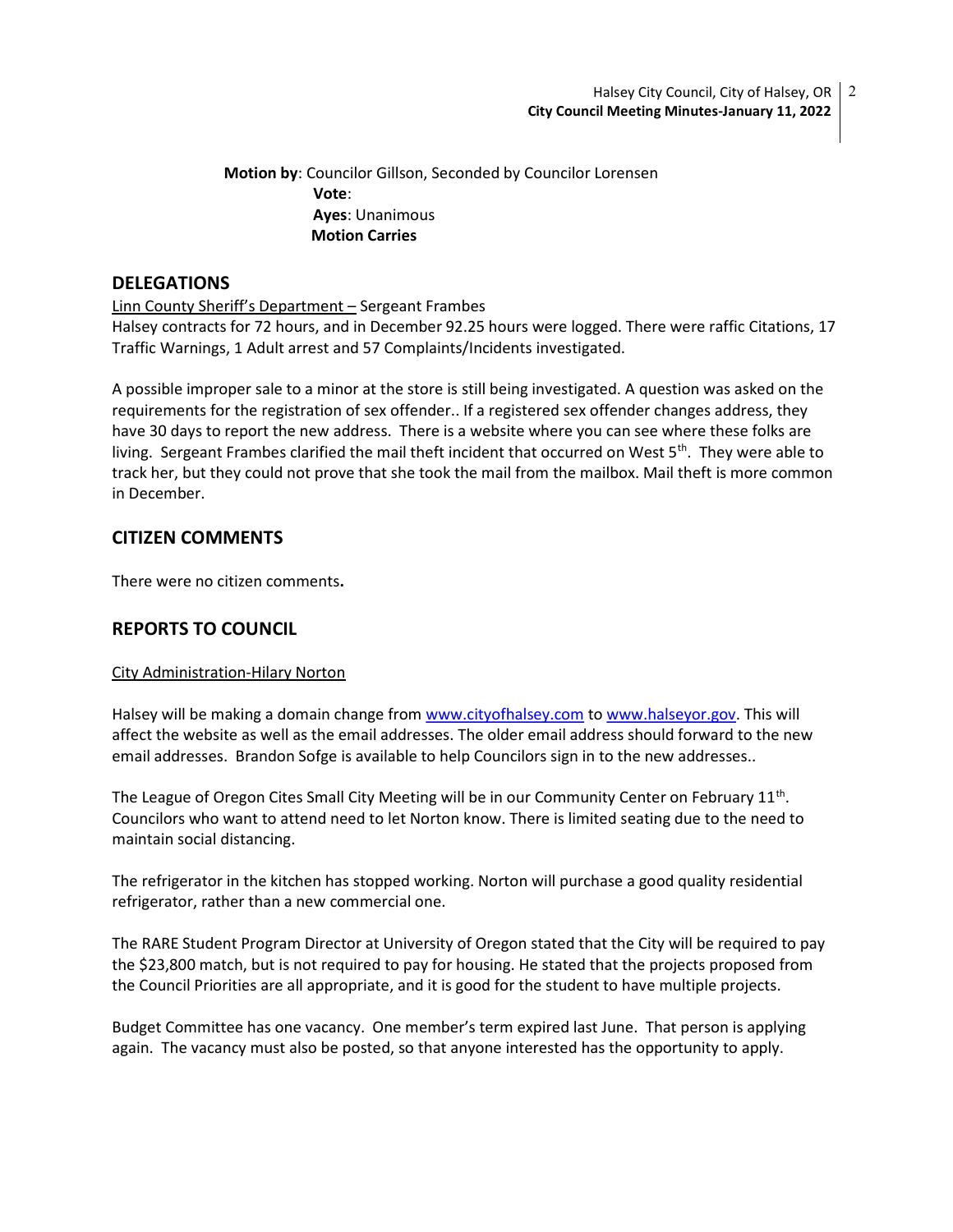Last fall Council gave permission for a staff retreat on innovation and process improvement. This has been tentatively scheduled for May 18.

Local Access Only and No Loitering Signs have been ordered for West D Street. A fence contractor has been scheduled to give an estimate for a fence near the railroad tracks.

Jorden Parrish has given her notice to leave the Librarian position. Laurie Eastridge will be filling in at the Library until a new Librarian is hired. Library hours will remain the same except on Wednesday, which will temporarily change to 10:00 am to 2:00 pm. We are sad to see Jorden leave us, but she has a great opportunity at a new job in Albany.

## Public Works Department-Andy Ridinger

The annual water use report was completed. The Gas Company unfortunately caught one of the water lines on West 4<sup>th</sup> Street. It has been repaired. Drain pipes were cleaned in two different areas. The lagoons got full, so we started discharging them on December 20. Before discharging, the equipment at the lagoon was inspected, replaced, and rebuilt as needed. The Christmas decorations are down. With all the rain in December, there weren't any major issues with our systems. A question was asked about the vactor truck, and Andy reported that it was back after the repairs.

### Library-Jorden Parrish

Parrish's last day as the Librarian will be Friday, Jan.  $21^{st}$ . The Library did better in 2021 than in 2020, because of Covid. Some things that hopefully will happen in 2022 are the 5K Run/Walk Fundraiser, two new laptops for public use, and possibly joining the Oregon E-books consortium. These may depend on the new Librarian. A councilor asked if the online use of the library is counted in the threshold numbers. Any use of the library is counted.

# OLD BUSINESS

There was no old business.

## NEW BUSINESS

#### Appoint Budget Officer FY-2022-2023 Budget Cycle

Council was asked to appoint a Budget Officer for the FY 2022-23 Budget cycle.

Motion: I move that the Governing Body of the City of Halsey appoint and designate the City Administrator to be the Budget Officer for the Fiscal Year 2022-2023 Motion by: Councilor Lorensen, Seconded by Councilor Gillson

> Vote: Ayes: Unanimous Motion Carries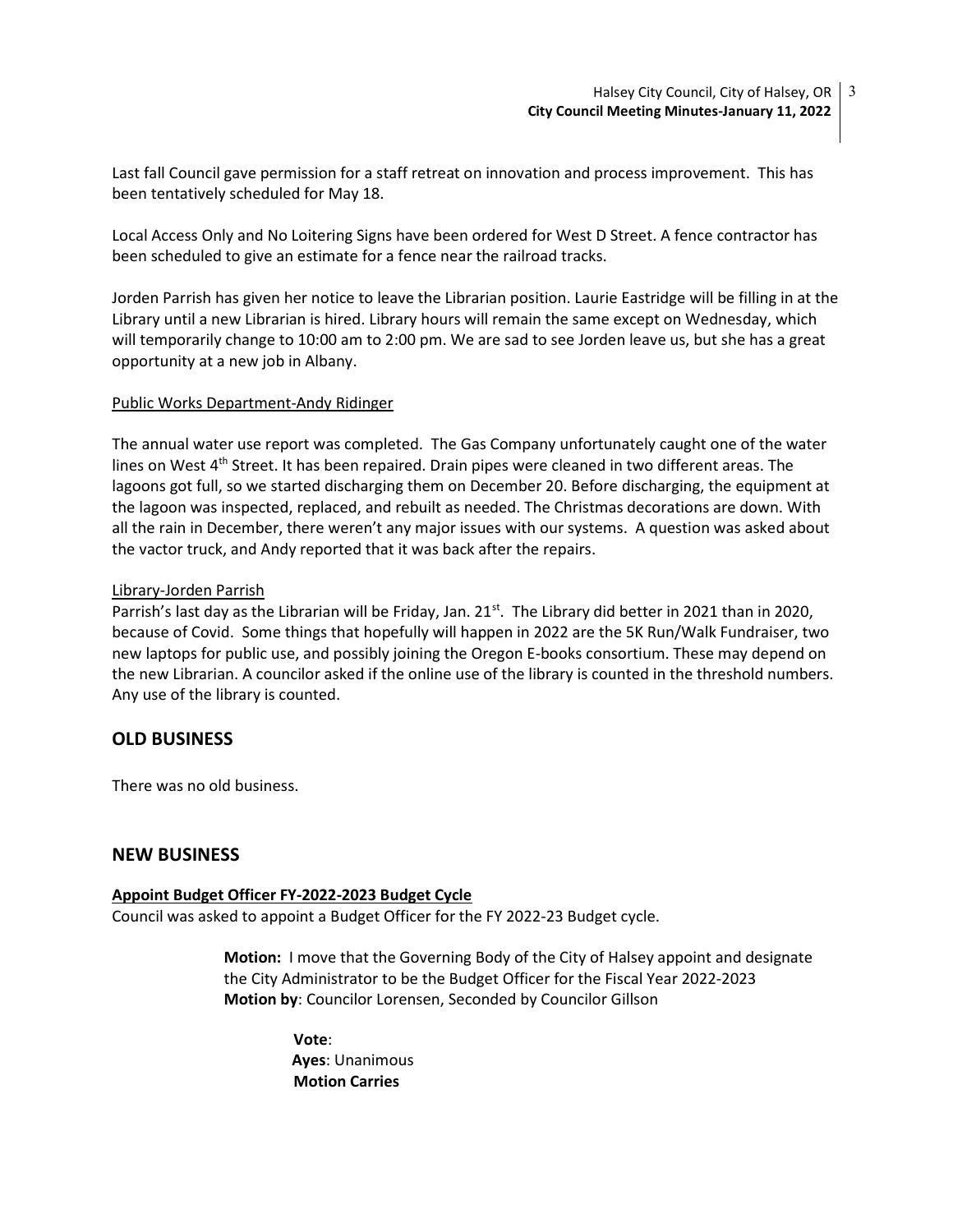### Approval of the Budget Calendar for Fiscal Year 2022-2023

Council was asked to approve the FY 2022-23 Budget Calendar.

Motion: I move that the Governing Body of the City of Halsey approve the 2022-2023 Budget Calendar as submitted. Motion by: Councilor Isom, Seconded by Councilor Gillson

> Vote: Ayes: Unanimous Motion Carries

### Sweet Home Sanitation Household Hazardous Waste Report

The Household Hazardous Waste Report was provided to Council in the packet. This is one of the requirements of the TMDL plan. The report includes all waste collected at the event, not just waste from Halsey.

### Total Maximum Daily Load Update Report

There were some items that weren't completed in 2020 because of Covid. In 2021 we got caught up again. The City is on track to apply to join the Tree Cities program in December. Larissa built a page on the website that in cludes information about storm water runoff, pollutants, illicit discharge and animal waste.

# ORDINANCES & RESOLUTIONS

RESOLUTION 2021-704 – A Resolution of the City of Halsey Adopting the Updated Water Management and Conservation Plan.

The Water Management and Conservation Plan is required by Oregon Water Resources Department. It must be updated every 10 years. This update was created by OAWU. It was submitted to OWRD for their comments and publications of notices earlier this year. It is now ready to be reviewed and approved by Council.

> Motion: I move that the Governing Body of the City of Halsey adopt RESOLUTION 2021- 704, A Resolution of the City of Halsey Adopting the Updated Water Management and Conservation Plan. Motion by: Councilor Isom, Seconded by Councilor Lorensen

> > Vote: Ayes: Unanimous Motion Carries